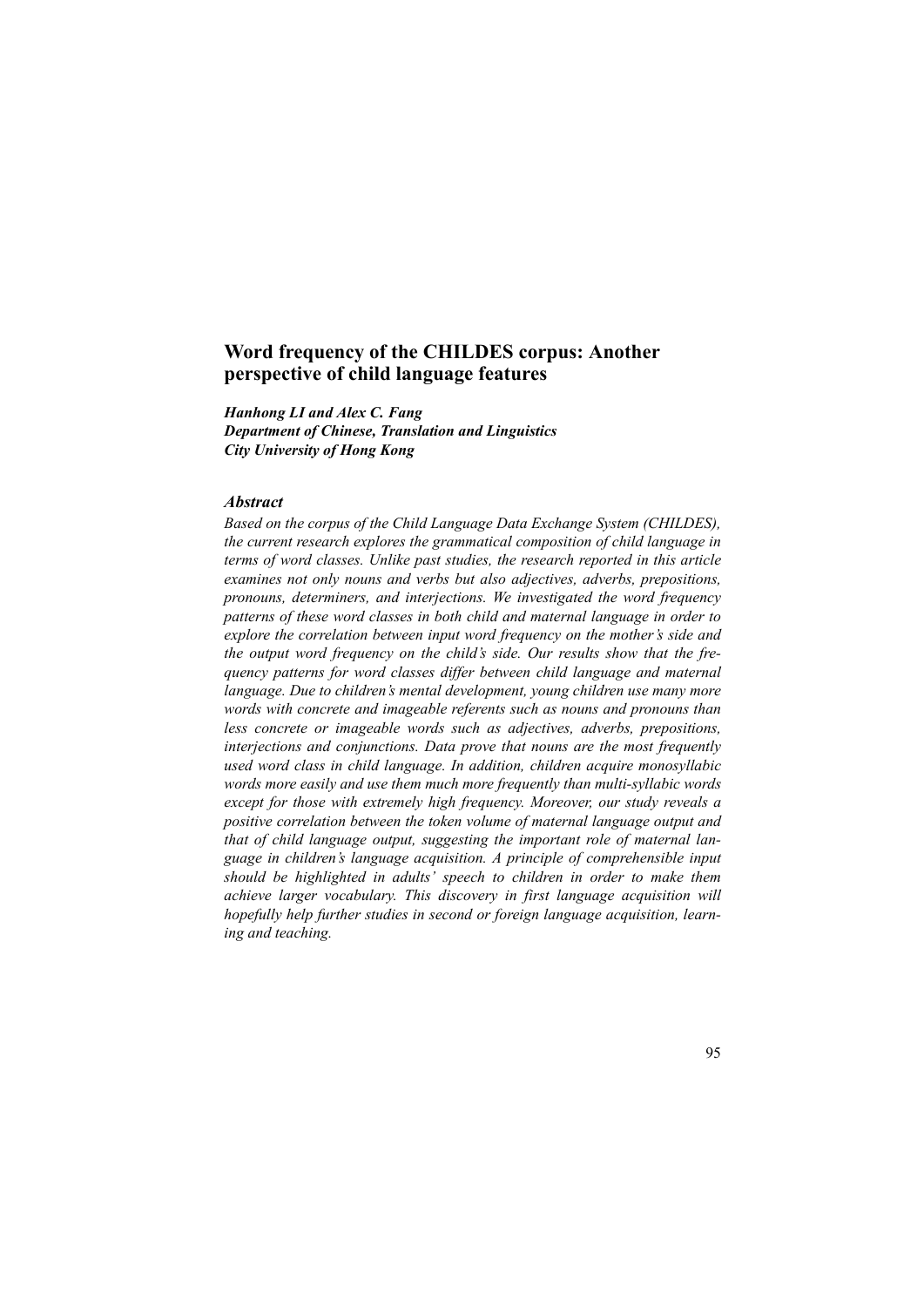#### *1 Introduction*

Research into word frequency and child language has been interesting to many scholars. Much of the previous research focusses on the study of nouns and verbs in terms of word frequency in child language. Though Sandofer, Smith and Luo (2000) try to analyze English-speaking parents' speech to children via the Child Language Data Exchange System (CHILDES), a large corpus of child language and adult language (cf. MacWhinney 2000, 2007), their study is mainly directed to the use of nouns and verbs. Moreover, previous studies direct their attention to parental input (production of language by parents) without comparing the child output (production of language by children). They do not compare the word frequency patterns between child language and parental language, and consequently fail to establish any correlation between them.

Word frequency plays an important role in our mental access to lexical information. Word frequency refers to "how often the word occurs in normal use of the language" (Nation and Warning 1997: 8). It is natural that some words occur more often than other words in our daily conversation or in certain situations. Carroll (1999) regards word frequency as one of the major factors which influence the process of accessing or retrieving lexical information from memory. Studies have demonstrated that phoneme recognition is accelerated with the use of high frequency words as compared to low frequency words (Foss 1969), as are visual word recognition tasks (Rubenstein, Garfield and Milliken 1970; Whaley 1978). High frequency words tend to be recognized more accurately and accessed faster in our mental lexicon.

Word frequency plays an active role in lexicon acquisition. Even children with language impairment learn verbs more efficiently if they are presented frequently and in an appropriate time spacing (Riches, Tomasello and Conti-Ramsden 2005). Brown (1958) pointed out that words that are frequently used in speech to children tend to match the children's cognitive predilections. Moreover, studies have shown that, when people of different ages are asked to write definitions of words, word frequency shows a strong influence on their definitions of adjectives (Marinellie and Johnson 2003) and the definitions of nouns and verbs (Marinelllie and Chan 2006). This suggests that the mental lexicon progresses and organizes high-frequency and low-frequency words differently.

Since word frequency impacts children's word cognition, the question is whether the word frequency in input will influence children's word frequency in output. Goldfield (1993) found a significant correlation between the word types of nouns used by mothers and the word types of nouns in their children's first 50 words (as cited in Sandhofer, Smith and Luo 2000). Researchers have found that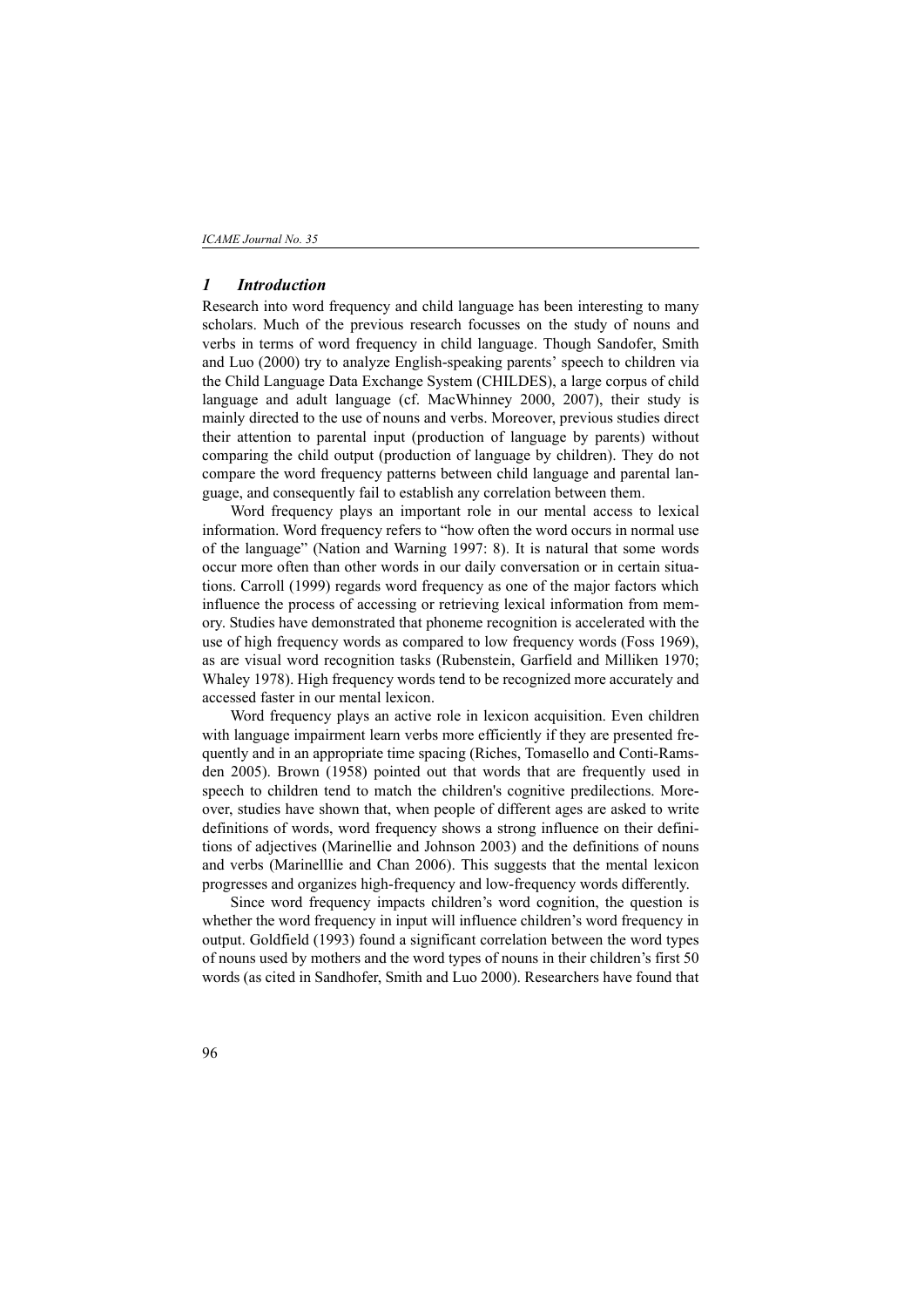early child vocabulary contains more nouns than verbs (Nelson 1973; Fenson et al. 1994). This is because "children hear more nouns than other kinds of words" and "it reflects biases in the child, that is a propensity for learning names for things before more relational terms" (Sandhofer et al. 2000: 562). Moreover, nouns tend to be acquired earlier than verbs (Gentner 1982), while verbs tend to be of lower imageability than nouns (Jones 1985; Masterson and Druks 1998; Bird, Franklin and Howard 2001). Imageability is a vital variable of the mental lexicon. Data show that imageability heavily influences age of acquisition and suggest that "the most imageable, most concrete concepts are acquired before less imageable, less concrete concepts" (Morrison, Chappell and Ellis 1997: 546). However, most of the research on imageablity and age of acquisition is based on subjective rating by experimental subjects (Juhasz 2005) instead of large corpora.

## *2 Aims of the study*

Taking advantage of large modern corpora, the current study explores the word frequency patterns of child language in terms of different word classes including nouns, verbs, adjectives, adverbs, prepositions, pronouns, determiners, and interjections. The word frequency patterns of the counterparts in maternal language are investigated at the same time so as to study the correlation between the input and output word frequency of child language.

## *3 Methods of the study*

#### *Subject*

The Manchester child language corpus was downloaded from the website of CHILDES database.<sup>1</sup> This corpus consists of the transcripts of audio recordings from a longitudinal study of 12 English-speaking children between the age of 1;8.22 (1 year 8 months and 22 days) to 2;0.25 (2 years and 25 days) with MLU (mean length of utterance) ranging between 1.06 and 2.27 in morphemes (cf. British English Manual<sup>2</sup>). The children were recruited through newspaper advertisements and local nurseries. All the children were first born, monolingual and cared for primarily by their mothers. Although socioeconomic status was not taken into account with respect to recruitment, the children were from predominantly middle-class families. There were six boys and six girls, three from Manchester and three from Nottingham. The transcripts for each child were numbered from 1 to 34 corresponding to the tape number and labeled (a) and (b) to correspond to the two 30-minute sessions within each recording.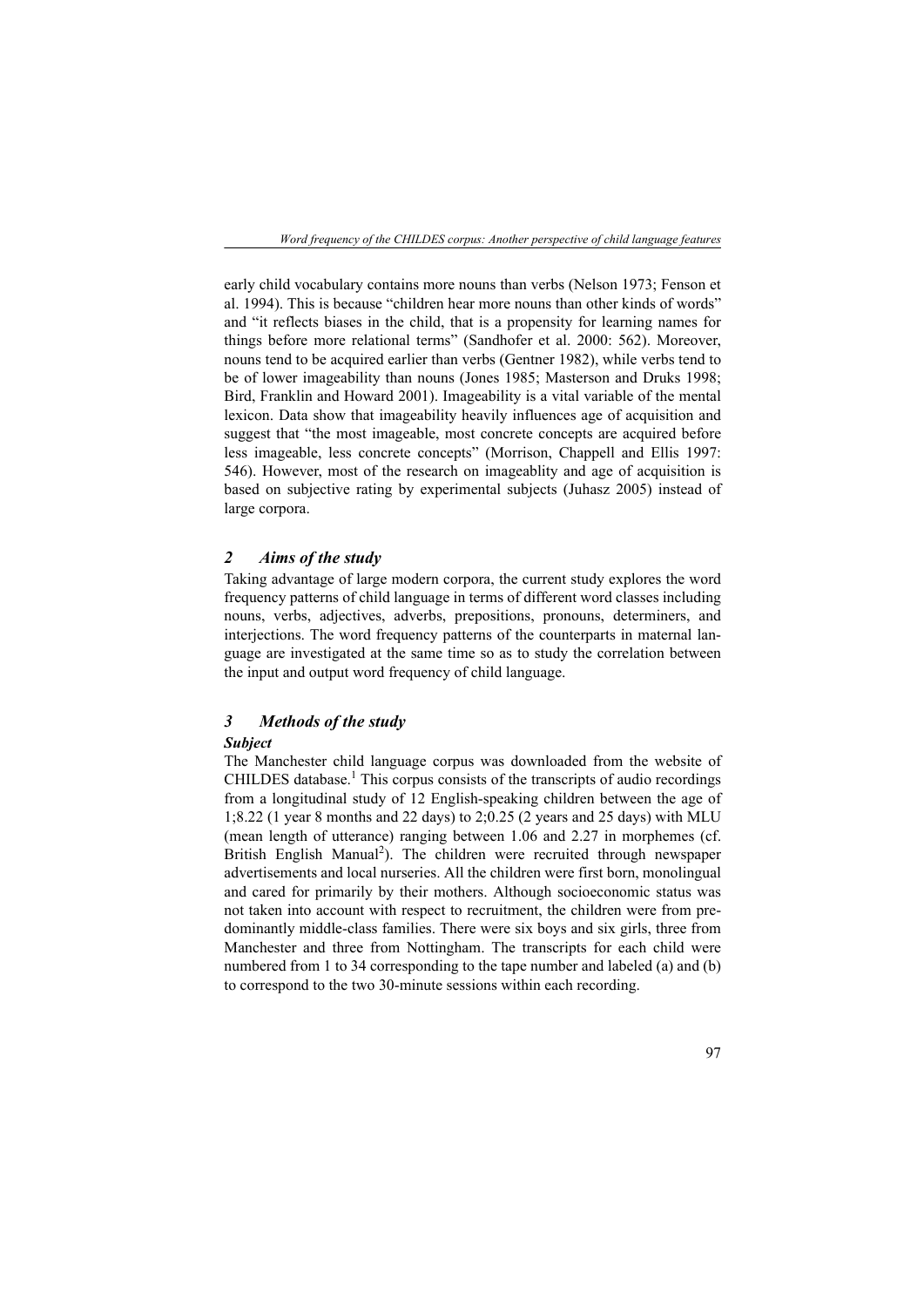The corpus was chosen on the following bases:

- 1. The corpus contains longitudinal data for a whole year. The children were audiotaped in their homes for an hour on two separate occasions in every 3 week period for one year.
- 2. In terms of gender control in the corpus, the project recruited six boys and six girls.
- 3. The corpus contains mainly dialogues between mothers and children. The participants were engaged in normal play activities with their mothers. For the first 30 minutes of each hour they played with their own toys whilst for the second 30 minutes toys provided by the experimenter were available to the child. For the duration of the recordings, the experimenter attempted as far as possible to remain in the background to allow contextual notes to be taken.
- 4. With around 2 million words, the corpus is large enough for a general analysis of word frequency. There are in total 6,725 different word types and 2,164,626 tokens in the corpus.

#### *Procedure*

There are two versions of CHILDES data: the CLAN version with its specialized CLAN software to search data, and the xml version.<sup>3</sup> Our current research is based on the xml version of the Manchester child language corpus, one component of the British English child language corpora.<sup>4</sup> Since the CHILDES corpora are mainly composed of dialogues between children and mothers, we had to set up two sub-corpora in the following steps.

First, with the help of the software Powergrep $4.0<sup>5</sup>$  the sub-corpus of child language was extracted by using the regular expression  $\leq$ u who="CHI" uID="[^" $\langle$ ]\*?">(.\*?)</u>, where CHI stands for children. Second, the sub-corpus of maternal language was extracted by using the regular expression  $\leq u$ who="MOT" uID="[^"<>]\*?">(.\*?)</u>, where MOT stands for mothers. Third, in order to research the grammatical composition of the major parts of speech, we use the regular expressions in Table 1 to extract the tokens and types in child and maternal language. The major parts of speech are nouns, verbs, adjectives, adverbs, pronouns, prepositions, conjunctions, determiners, and interjections, based on Table 45 of the CHAT manual.<sup>6</sup>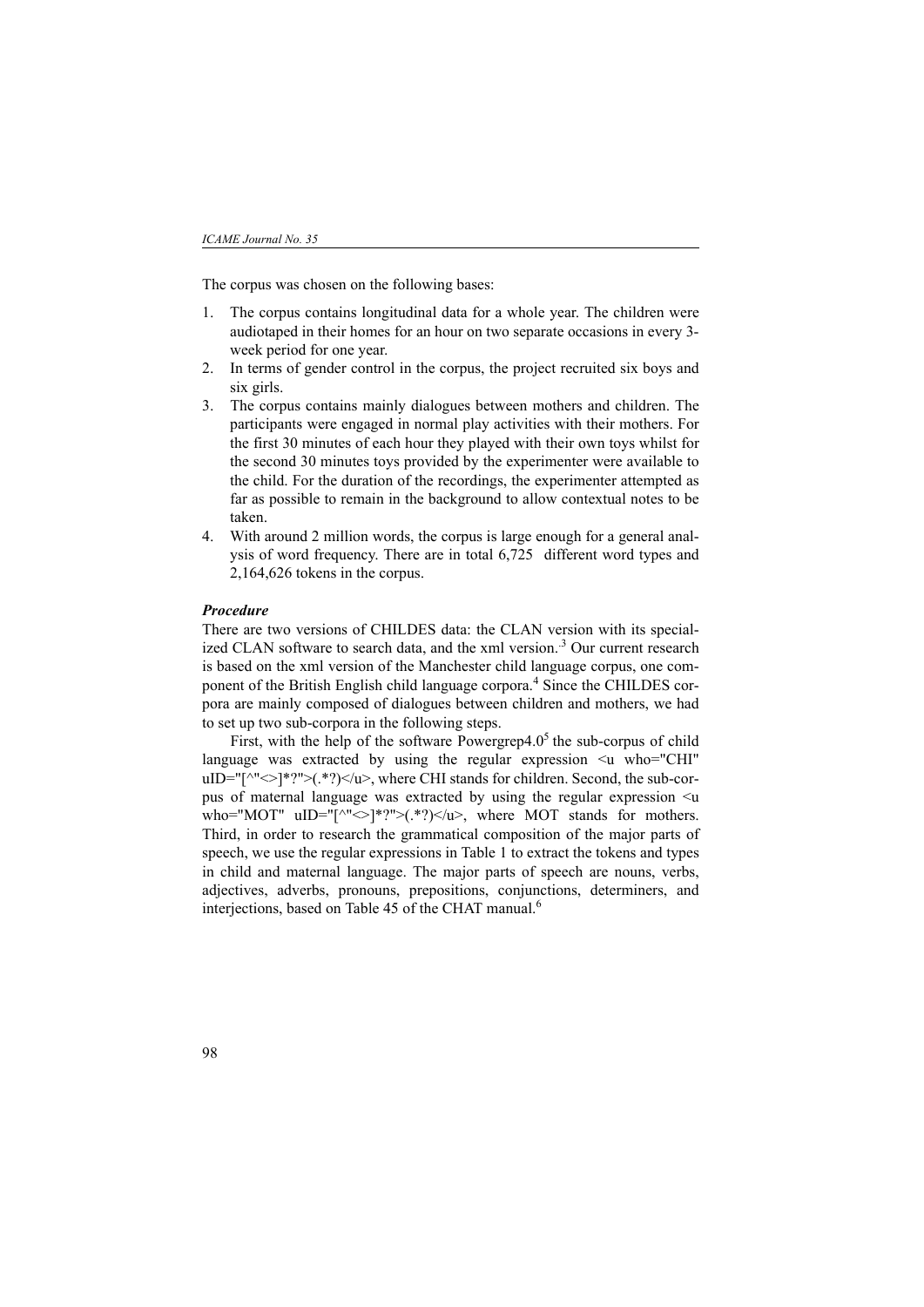| Word class   | <b>Regular expression</b>                                                                                                                                                    |
|--------------|------------------------------------------------------------------------------------------------------------------------------------------------------------------------------|
| noun         | $\langle pos \rangle \langle c \rangle n \langle c \rangle (\langle s \rangle.^*? \langle s \rangle)^* \langle pos \rangle \langle stem \rangle (.^*?) \langle stem \rangle$ |
| verb         | $\langle pos \rangle \langle c \rangle \langle c \rangle \langle \langle s \rangle^* \langle s \rangle \rangle^* \langle pos \rangle \langle stem \rangle$                   |
| adj          | $<$ pos> $<$ c>adj $(<$ s>.*?)* $<$ stem> $($ .*?)                                                                                                                           |
| adv          | $<$ pos> $<$ c>adv $<$ /c> $(<$ s>.*? $<$ /s>)* $<$ /pos> $<$ stem> $($ .*? $)<$ /stem>                                                                                      |
| pronoun      | $\langle pos \rangle \langle c \rangle \text{pro} \langle \langle s \rangle^* \langle s \rangle \rangle^* \langle pos \rangle \langle stem \rangle$                          |
| preposition  | <pos><c>prep</c>&gt;(<s>.*?</s>&gt;/</pos> <stem>(.*?)</stem>                                                                                                                |
| conjunction  | $<$ pos> $<$ c>conj $(<$ s>.*?)* $<$ stem> $($ .*?)                                                                                                                          |
| determiner   | <pos><c>det</c>&lt;<s>.*?</s>&gt;*</pos> <stem>(.*?)</stem>                                                                                                                  |
| interjection | $<$ pos> $<$ c>int $(<$ s>.*?)* $<$ stem> $($ .*?)                                                                                                                           |

*Table 1:* The regular expressions to extract major parts of speech in child language

Other parts of speech have been adopted in this corpus besides the conventional parts of speech. Since these minor parts of speech have very few tokens, they are treated together as an individual group, named OTHERS for our data analysis (see Table 2).

*Table 2:* Minor parts of speech

| <b>Abbreviation</b> | Part of speech                   |
|---------------------|----------------------------------|
| aux                 | auxiliary verb, including modals |
| bab                 | babbling                         |
| chi                 | child-invented form              |
| $_{\rm co}$         | communicator                     |
| fam                 | family-specific form             |
| inf                 | infinitive marker to             |
| L2                  | second-language form             |
| neg                 | the negative marker              |
| neo                 | neologism                        |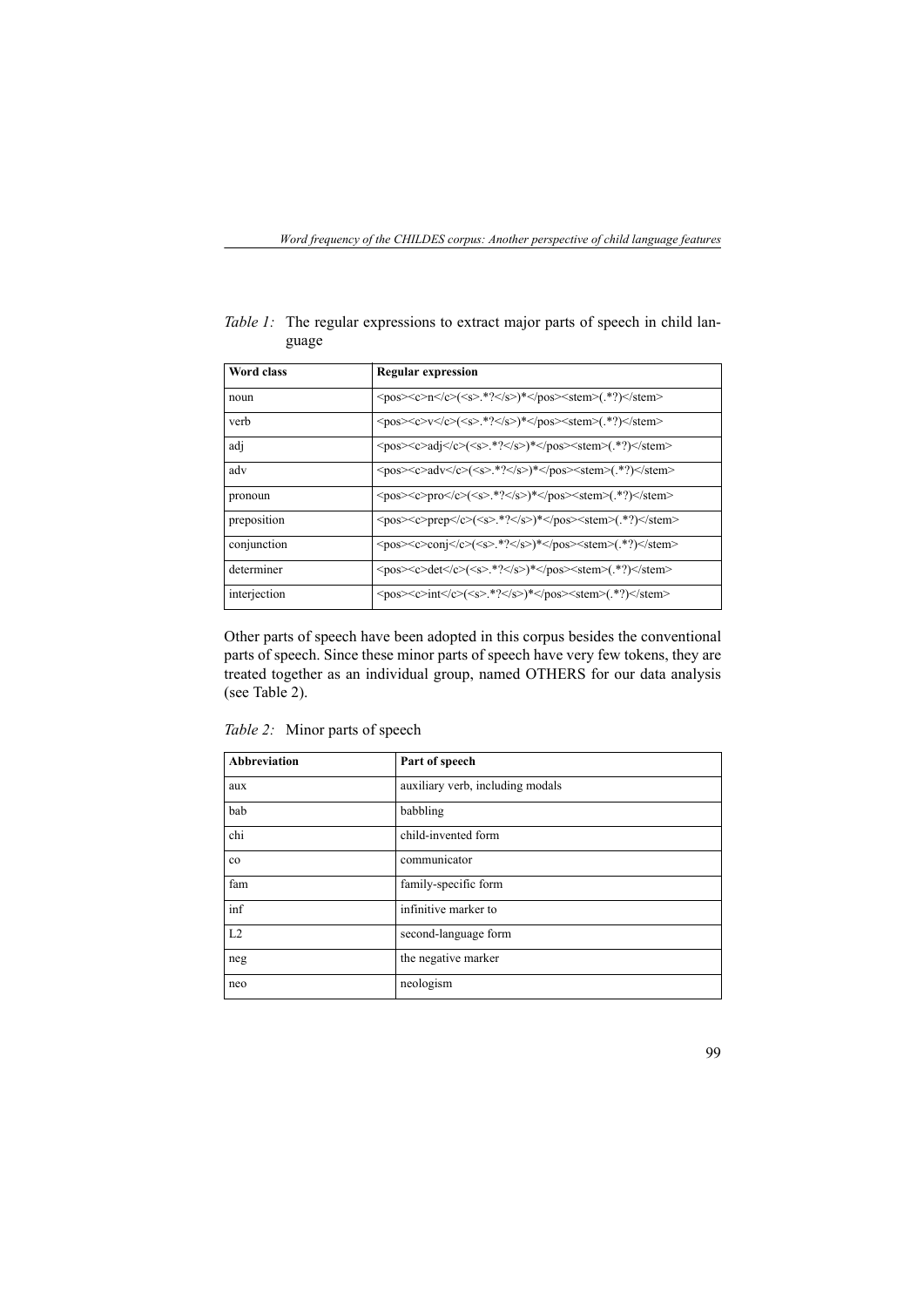| on    | onomatopoeia            |
|-------|-------------------------|
| part  | participle              |
| phon  | phonol. consistent form |
| poss  | possessive              |
| post  | postposed quantifier    |
| ptl   | particle                |
| qn    | quantifier              |
| rel   | relative pronoun        |
| sing  | singing                 |
| tag   | tag marker              |
| test  | test word               |
| unk   | unknown                 |
| wplay | word play               |

After this we compared the mothers' word frequency, which is the children's input word frequency, with the children's output word frequency. Finally, we apply the Statistical Package for the Social Science (SPSS) , a statistic software, to see if there is a correlation between the mothers' and the children's word frequency.

#### *Tools*

We used the software Powergrep 4.0, the Manchester child language corpus in the CHILDES Database, and SPSS in the research procedure.

### *4 Results*

## *4.1 Grammatical composition of child language*

The type and token information for each word class in the children's language is shown in Table 3. In terms of vocabulary use, we can see that children use many more tokens of pronouns, nouns, verbs and adverbs than any other word class (see Figure 1). They acquire and use more nouns than verbs. This finding agrees with other researchers' results (Nelson 1973; Fenson et al. 1994). Nouns tend to be acquired earlier than verbs (Gentner 1982) and nouns tend to be of higher imageability than verbs (Jones 1985; Masternson and Drunks 1998; Bird, Franklin and Howard 2001). In addition, Figure 1 shows that children use more nouns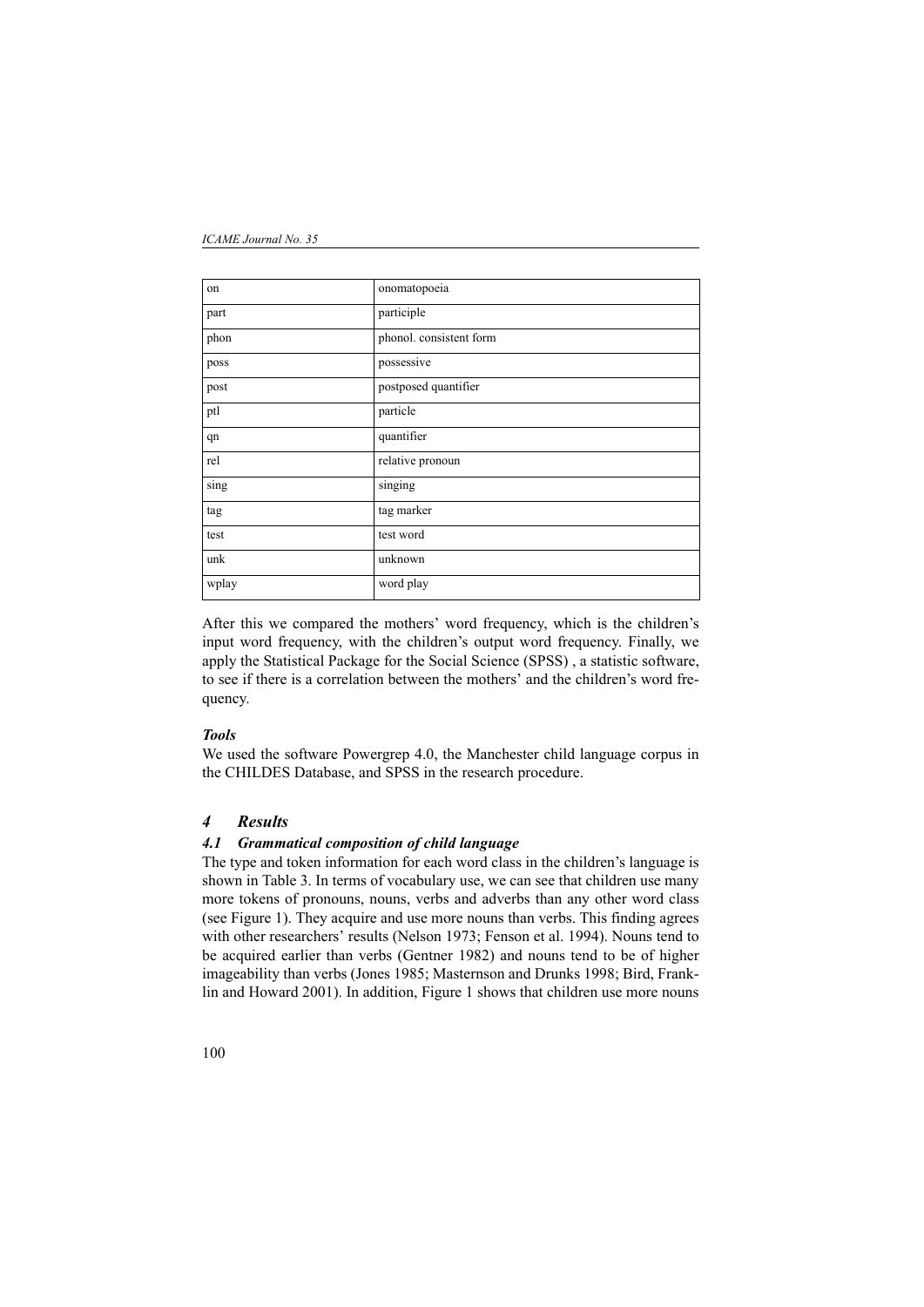than any other word class, since "children hear more nouns than other kinds of words" and "it reflects biases in the child, that is a propensity for learning names for things before more relational terms" (Sandhofer et al. 2000: 562).

Moreover, children use many more adverbs and determiners than adjectives, prepositions, conjunctions and interjections as shown in Figure 1. This result matches other researchers' predictions or beliefs that English-speaking children begin learning nouns before other types of vocabulary, and that function words, which tend to attract relatively low imageability ratings, are generally produced only when the child begins to use multiword utterances (Gentner, 1982; Bates et al. 1994; Bird et al. 2001).

If we regard the word type total as children's vocabulary size, we can research the composition of different word classes in children's vocabulary. Figure 2 shows that nouns, verbs and adjectives occupy the major parts of their vocabulary. Is it influenced by their maternal language? For a further study, see section 4.3.

| <b>Word class</b> | <b>Type</b> | <b>Token</b> | <b>Token proportion</b><br>(token/total<br>token%) | <b>Type proportion</b><br>(type/total<br>type%) |
|-------------------|-------------|--------------|----------------------------------------------------|-------------------------------------------------|
| noun              | 3,080       | 114,141      | 19.66%                                             | 56.61%                                          |
| verb              | 682         | 80,843       | 13.93%                                             | 12.53%                                          |
| adjective         | 441         | 16,455       | 2.83%                                              | 8.11%                                           |
| adverb            | 147         | 55,947       | 9.64%                                              | 2.70%                                           |
| interjection      | 46          | 2,152        | 0.37%                                              | 0.85%                                           |
| pronoun           | 52          | 93,280       | 16.07%                                             | $0.96\%$                                        |
| determiner        | 37          | 41,322       | 7.12%                                              | 0.68%                                           |
| preposition       | 43          | 17,021       | 2.93%                                              | 0.79%                                           |
| conjunction       | 15          | 8,680        | 1.50%                                              | 0.28%                                           |
| others            | 898         | 150,631      | 25.95%                                             | 16.50%                                          |
| Total             | 5,441       | 580,472      | 100.00%                                            | 100.00%                                         |

*Table 3:* Types and tokens of child language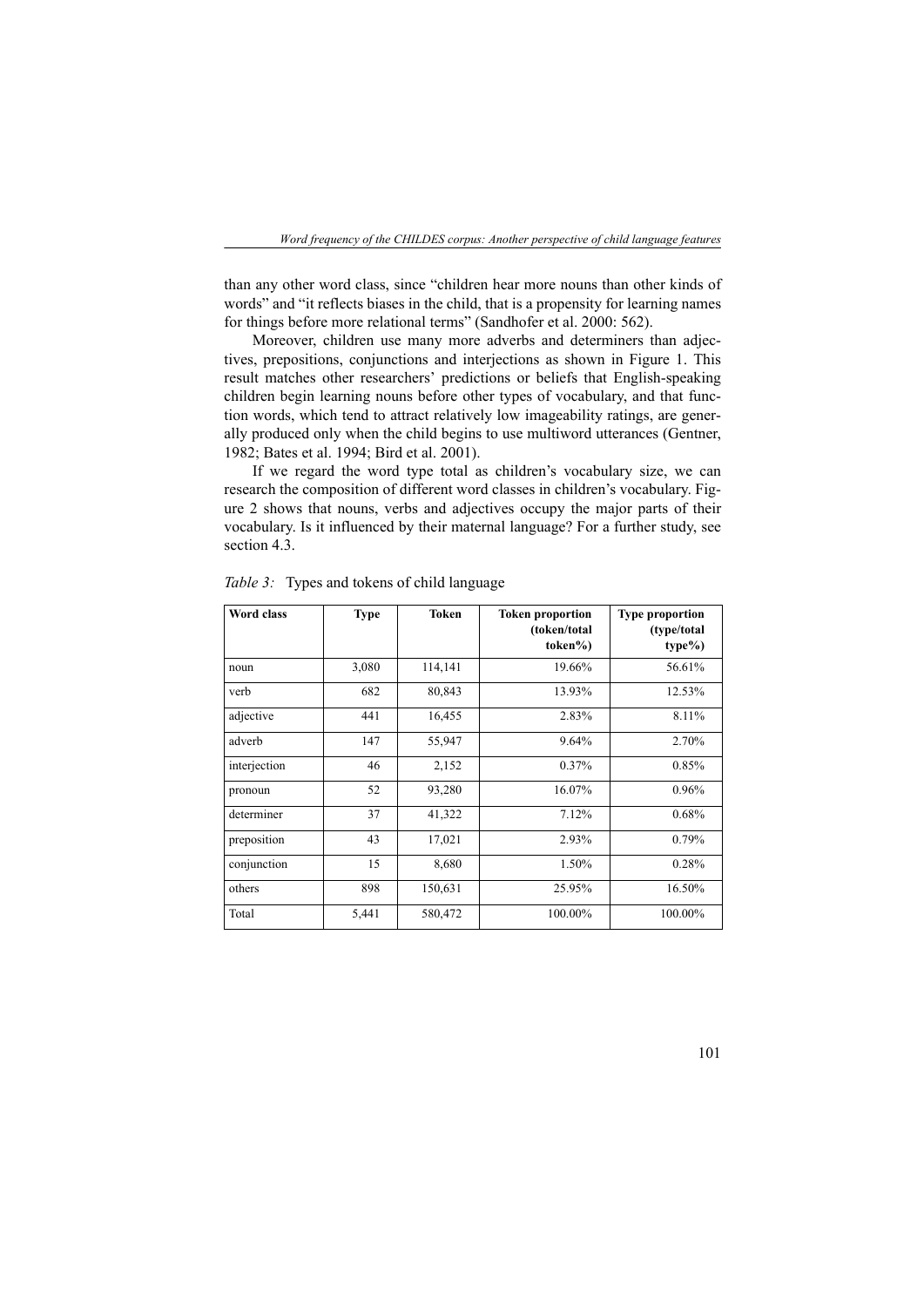

*Figure 1: Token proportion of major word classes in child language*



*Figure 2: Type proportion of children's vocabulary*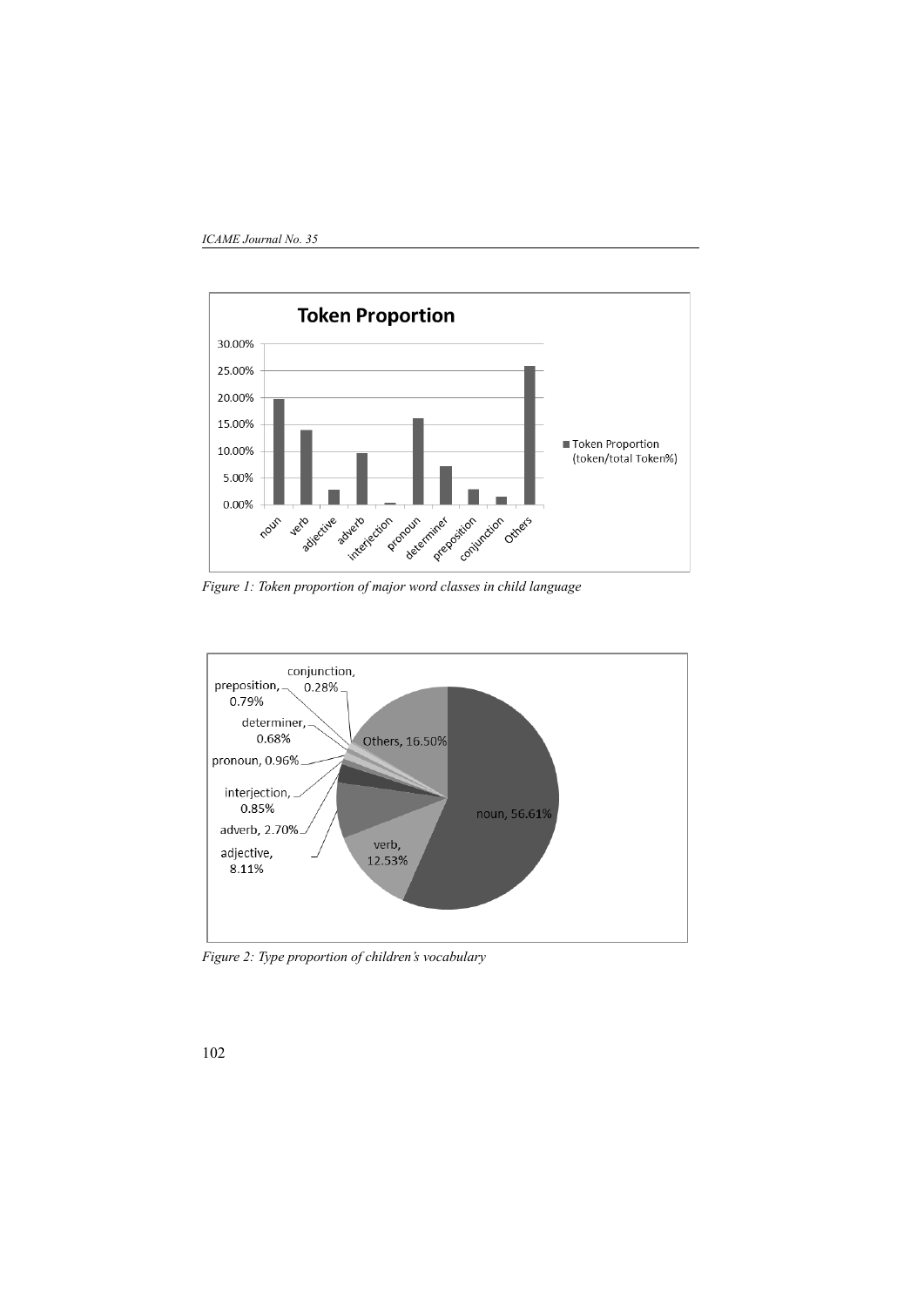*Word frequency of the CHILDES corpus: Another perspective of child language features*

## *4.2 Grammatical composition of maternal language*

Table 4 shows the totals and proportions of tokens and types of different word classes in the maternal language. Since each dialogue in our corpus is mainly between mothers and children, we can regard the maternal language as children's input language. In terms of tokens, i.e. vocabulary use, we find that mothers use many more pronouns than any other word class when they speak to children (see Figure 3). In mothers' speech to children, we notice many more pronouns, verbs and nouns than other word classes. Mothers use far fewer adjectives, adverbs, interjections, determiners, prepositions, and conjunctions as shown in Figure 3.

In terms of word types, i.e. vocabulary size, it turns out that nouns, verbs, and adverbs occupy the major parts of the maternal vocabulary (see Figure 4). This tends to bear similarity with the grammatical composition of child language (see Figure 2). In order to investigate the relationship between maternal and child language, we have compared them in section 4.3.

| <b>Word class</b> | <b>Type</b> | <b>Token</b> | <b>Token proportion</b><br>(token/total<br>token%) | <b>Type proportion</b><br>(type/total type%) |
|-------------------|-------------|--------------|----------------------------------------------------|----------------------------------------------|
| noun              | 5,354       | 199,533      | 13.24%                                             | 58.20%                                       |
| verb              | 1,256       | 247,473      | 16.43%                                             | 13.65%                                       |
| adjective         | 1,062       | 47,485       | 3.15%                                              | 11.54%                                       |
| adverb            | 302         | 123,403      | 8.19%                                              | 3.28%                                        |
| interjection      | 72          | 6,848        | 0.45%                                              | 0.78%                                        |
| pronoun           | 60          | 321,999      | 21.37%                                             | 0.65%                                        |
| determiner        | 40          | 96,899       | 6.43%                                              | 0.43%                                        |
| preposition       | 62          | 67,904       | 4.51%                                              | 0.67%                                        |
| conjunction       | 24          | 31,098       | 2.06%                                              | 0.26%                                        |
| others            | 968         | 363,970      | 24.16%                                             | 10.52%                                       |
| Total             | 9,200       | 1,506,612    | 100.00%                                            | 100.00%                                      |

*Table 4:* Types and tokens of maternal language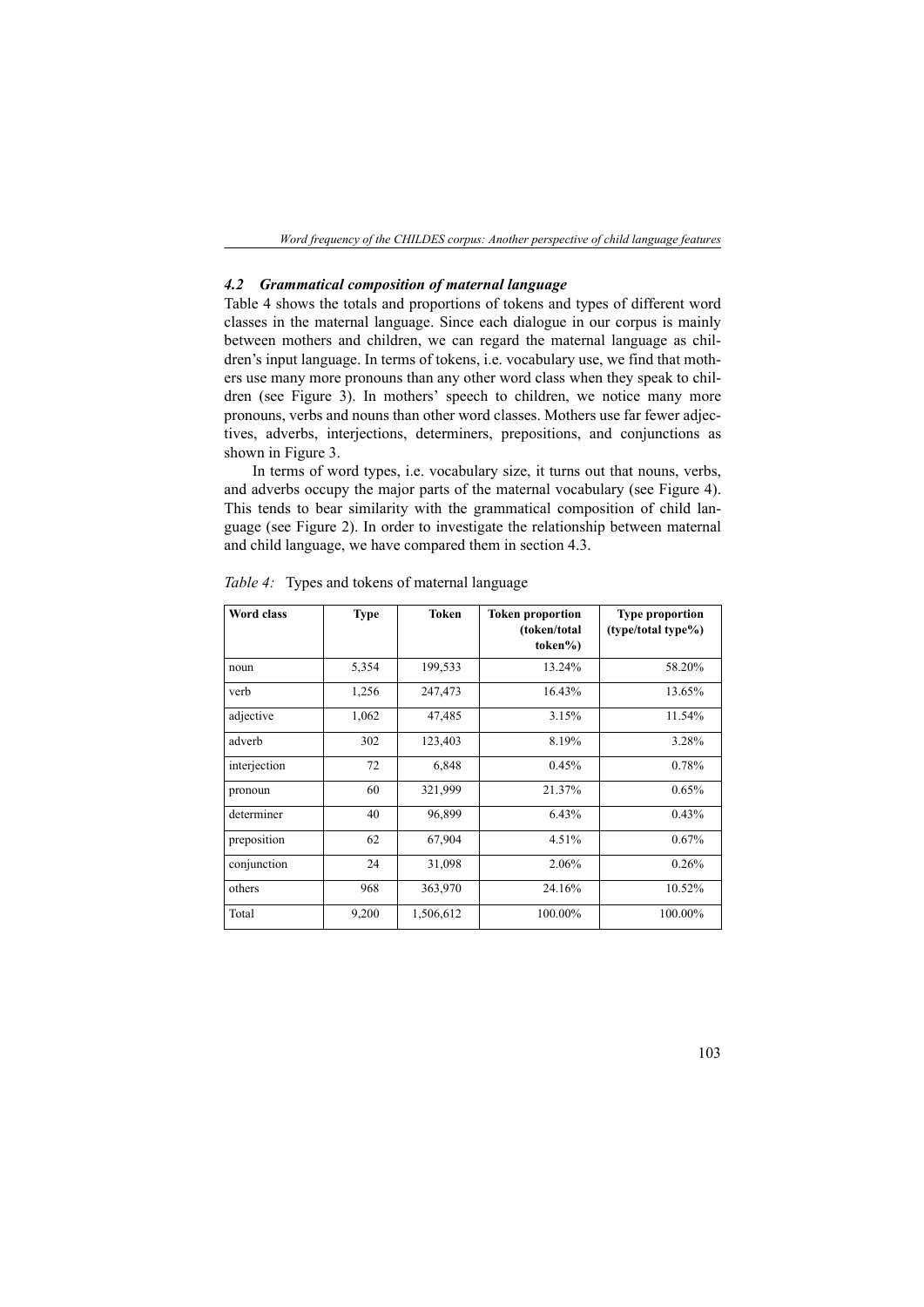

*Figure 3: Token proportion of different word classes in maternal language*



*Figure 4: Type proportion of maternal vocabulary*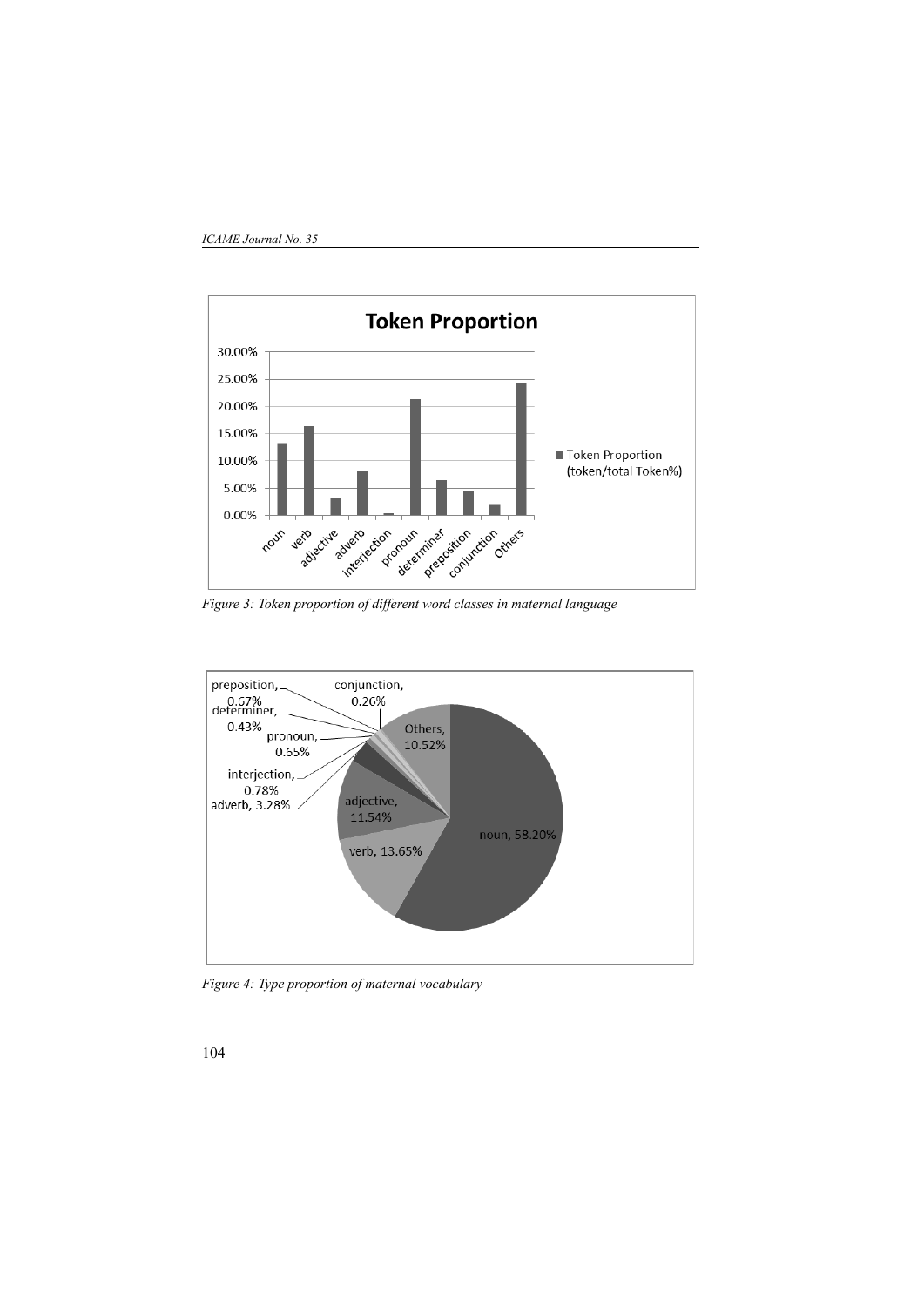*Word frequency of the CHILDES corpus: Another perspective of child language features*

## *4.3 Comparison between child and maternal language*

## *4.3.1 Children's word tokens vs maternal word tokens*

Figure 5 (based on Table 5) shows the difference of tokens between maternal language and child language in terms of different word classes. It turns out that the word tokens of each word class in maternal language are always more frequent than those in child language. Verbs and pronouns display the biggest gap between maternal and child language. Mothers use many more pronouns than their children.

| <b>Word class</b> | Child language | <b>Maternal language</b> |
|-------------------|----------------|--------------------------|
| noun              | 114,141        | 199,533                  |
| verb              | 80,843         | 247,473                  |
| adjective         | 16,455         | 47,485                   |
| adverb            | 55,947         | 123,403                  |
| interjection      | 2,152          | 6,848                    |
| pronoun           | 93,280         | 321,999                  |
| determiner        | 41,322         | 96,899                   |
| preposition       | 17,021         | 67,904                   |
| conjunction       | 8,680          | 31,098                   |
| others            | 150,631        | 363,970                  |
| Total             | 580,472        | 1,506,612                |

*Table 5:* Word tokens in child language vs in maternal language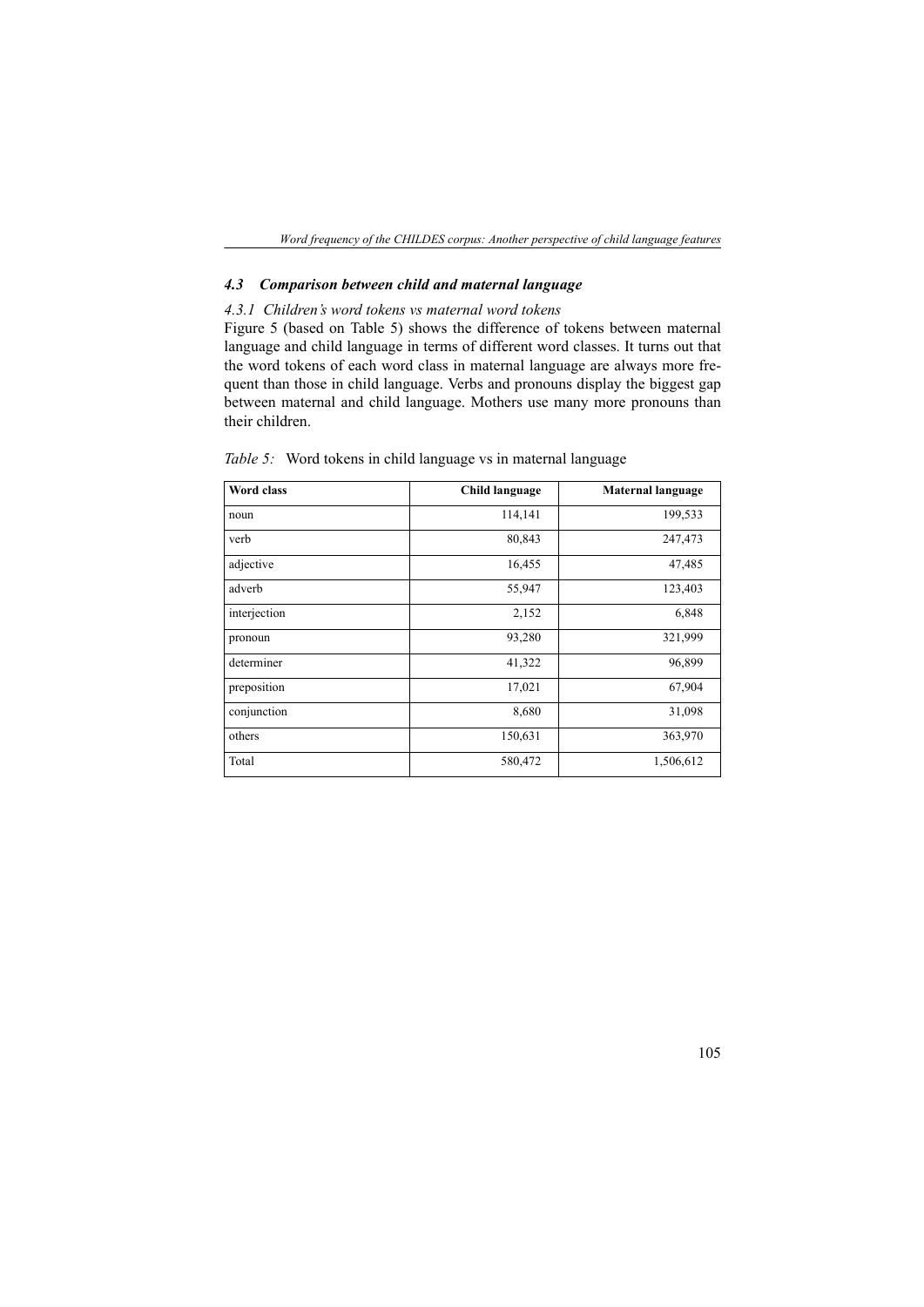

*Figure 5: Tokens in child language vs in maternal language*  CHI Token = token in child language MOT Token = token in maternal language

In order to determine if there is a correlation between the word tokens in mothers' speech and the word tokens in children's speech, we used SPSS to analyze their Pearson correlation coefficient. The result in Table 6 is P<.001, r=0.936. That indicates that the number of words spoken by the children is significantly correlated with the number of words spoken to them by their mothers. It also demonstrates a close relationship between language input from mothers and language output from their children.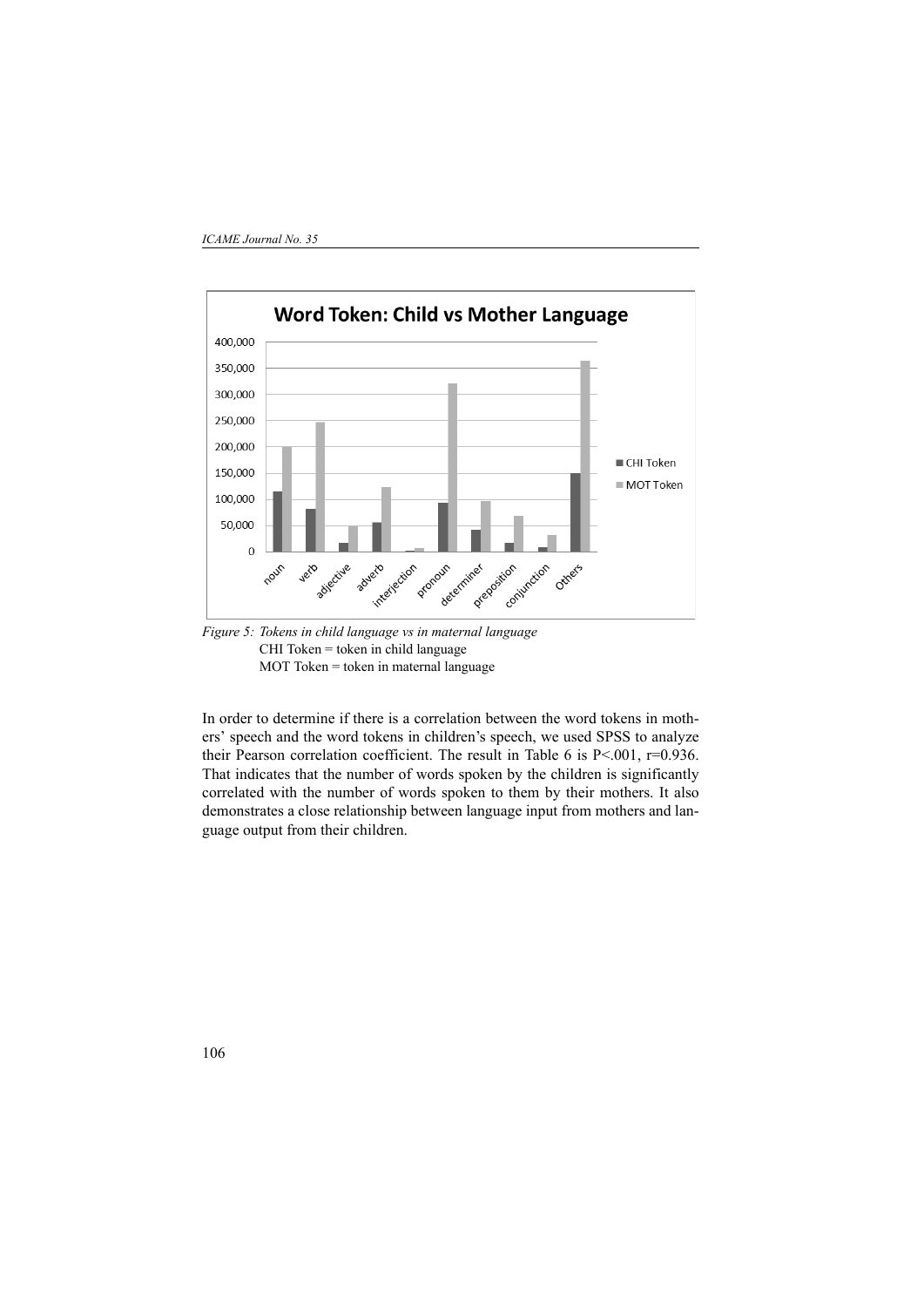*Table 6:* The correlation between word tokens in child and maternal language

| <b>Pearson correlation</b> | <b>CHI</b> token | <b>MOT</b> token |
|----------------------------|------------------|------------------|
| CHI token                  |                  | $.936$ (**)      |
| Sig. (2-tailed)            |                  | .000             |
| Group number               | 10               |                  |

\*\* Correlation is significant at the 0.01 level (2-tailed).

 $CHI$  token = token in child language

 $MOT$  token = token in maternal language

## *4.3.2 Children's word types vs maternal word types*

Since word tokens are the frequency counts of the occurrences of different words while word types refer to the number of unique words, word types can better mirror a speaker's vocabulary size. In this case, we can compare children's vocabulary size with mothers' vocabulary size. Figure 6 (based on Table 7) shows that nouns, verbs and adjectives are the major components of both children's and mothers' vocabulary size. Naturally, due to language development, mothers know many more nouns, verbs, adjectives and adverbs than children. However, when it comes to interjections, pronouns, determiners, propositions and conjunctions, the gap between children and mothers is not large.

*Table 7:* Word types in child language vs in maternal language

| Word class   | <b>Child language</b> | <b>Maternal language</b> |
|--------------|-----------------------|--------------------------|
| noun         | 3,080                 | 5,354                    |
| verb         | 682                   | 1,256                    |
| adjective    | 441                   | 1,062                    |
| adverb       | 147                   | 302                      |
| interjection | 46                    | 72                       |
| pronoun      | 52                    | 60                       |
| determiner   | 37                    | 40                       |
| preposition  | 43                    | 62                       |
| conjunction  | 15                    | 24                       |
| others       | 898                   | 968                      |
| Total        | 5,441                 | 9,200                    |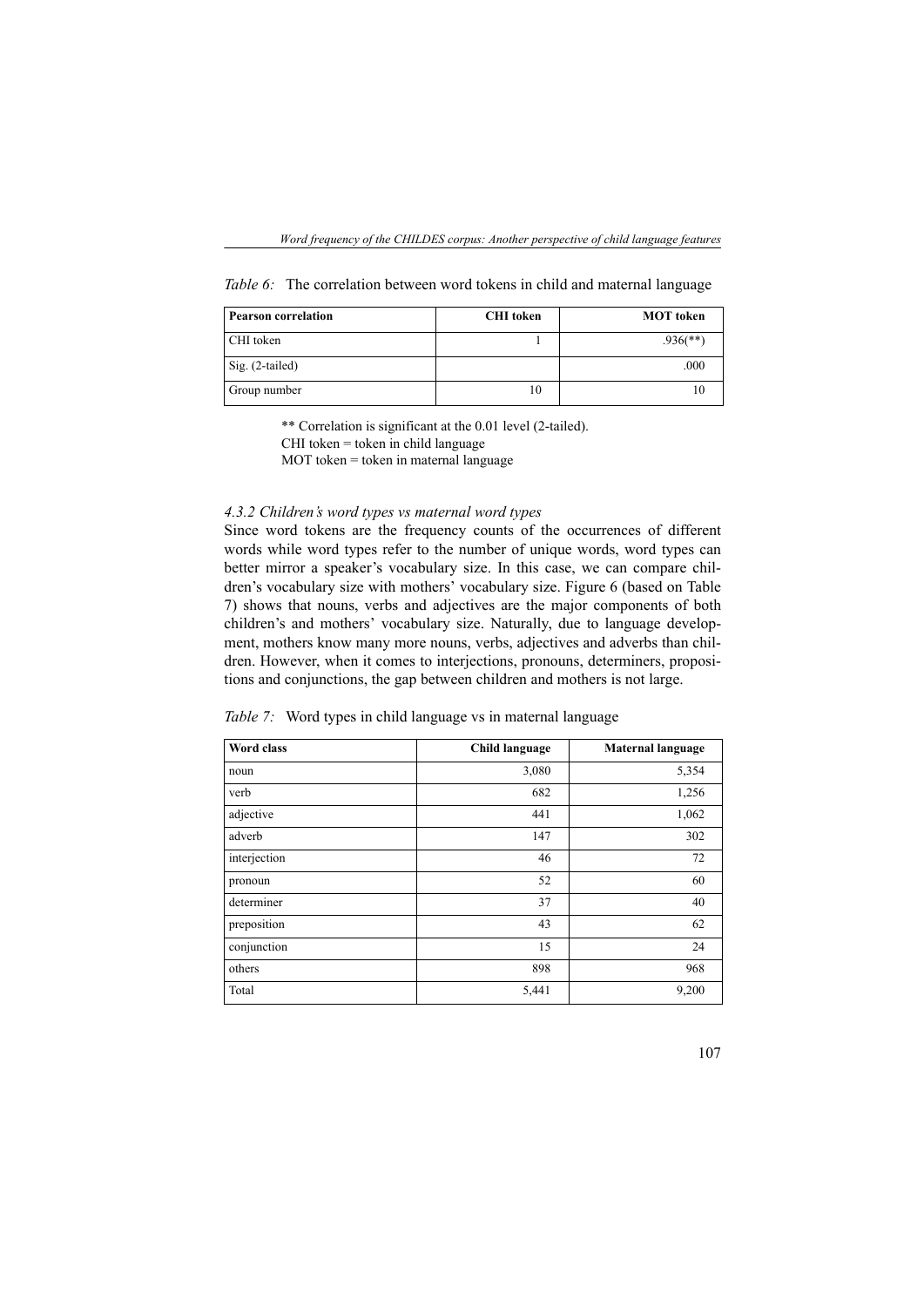

*Figure 6: Types in child language vs in maternal language* CHI Type = type in child language MOT Type  $=$  type in maternal language

Moreover, when we use SPSS to analyze the correlation between the types in child language and maternal language for different word classes, it turns out that there is a significant correlation between mothers' vocabulary size and children's vocabulary size with  $P \le 0.001$ ,  $r=0.991$  (see Table 8). This result indicates that the variety of mothers' vocabulary in speech will influence the variety of their children's vocabulary.

*Table 8:* The correlation between word types in child language and those in maternal language

| <b>Pearson correlation</b> | CHI type | <b>MOT</b> type |
|----------------------------|----------|-----------------|
| CHI type                   |          | $.991$ (**)     |
| Sig. (2-tailed)            |          | .000            |
| Group number               | 10       |                 |

\*\* Correlation is significant at the 0.01 level (2-tailed). CHI type  $=$  type in child language  $MOT$  type = type in maternal language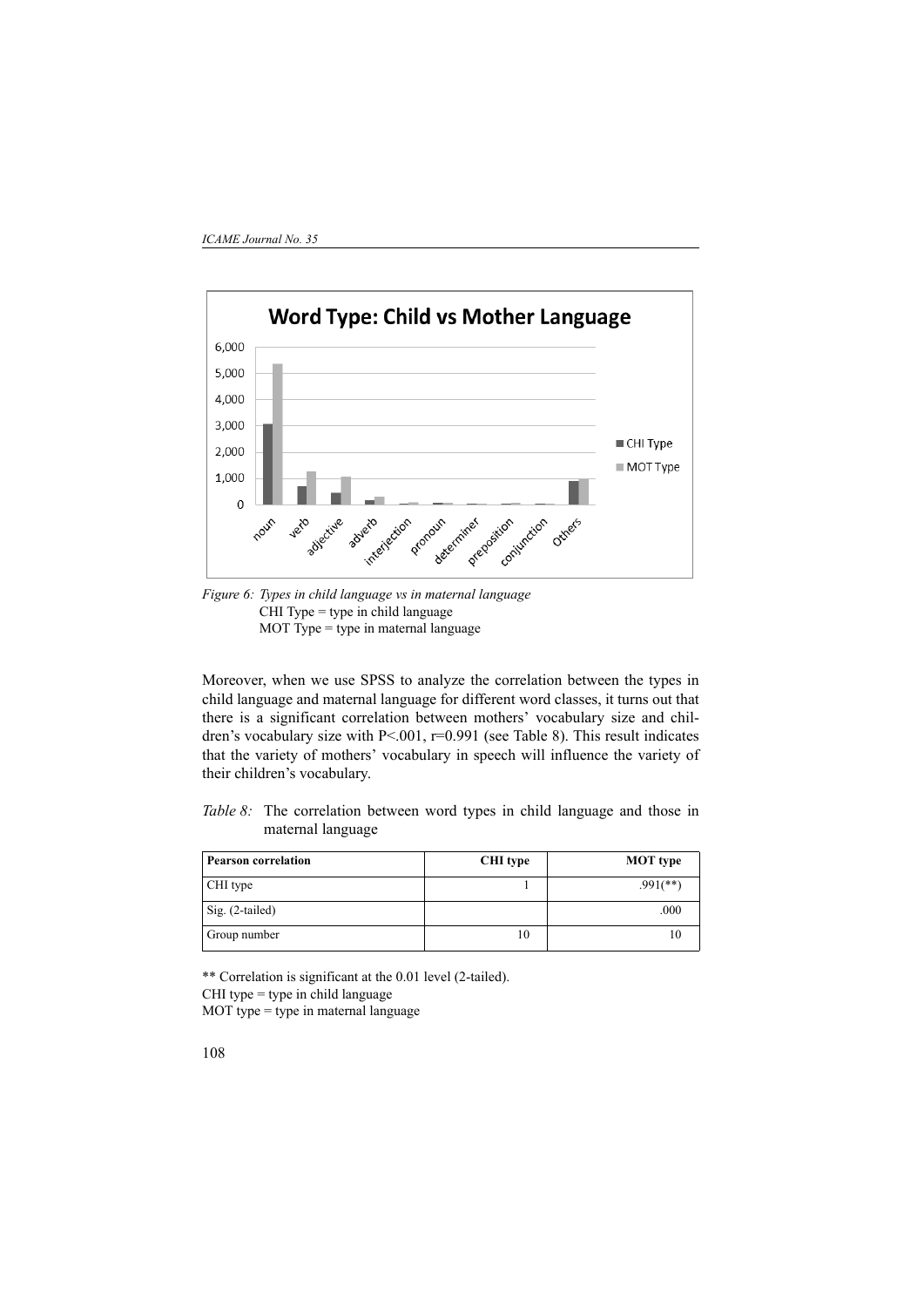## *4.3.3 Children's word types vs maternal word tokens*

Word tokens in child language cannot be equated exactly to the number of words children have acquired in their vocabulary since children may just repeat whatever they hear without understanding it. When it comes to whether children have acquired those words or not, the total of word types in child language can be more representative. In this case, the total of children's word types represents their vocabulary size in the children's language output while mothers' word tokens become the children's language input in the current corpus.

In order to explore the correlation between the children's language input and output, we carried out the Pearson's correlation coefficient between the word types in child language and word tokens in maternal language. The result in Table 9 is  $r=0.330$ ,  $P<0.5$ . This means that the number of words acquired by children is not significantly related with the number of words spoken to them by their mothers. Obviously, language acquisition is not only a matter of input amount but also a matter of comprehension. Krashen (1985: 21) claims that "humans acquire language in only one way – by understanding messages, or by receiving 'comprehensible input'". Therefore, if mothers want to help their children to learn to speak, they need to not only talk to their children more but also make themselves understood to their children. Comprehensible input plays a significant role in language acquisition.

## *Table 9:* The correlation between the number of words acquired by children and the number of words spoken to them by their mothers

| <b>Pearson correlation</b> | CHI type | <b>MOT</b> token |
|----------------------------|----------|------------------|
| CHI type                   |          | .330             |
| Sig. (2-tailed)            |          | .351             |
| Group number               | 10       |                  |

CHI type  $=$  type in child language

MOT token = token in maternal language

### *5 Discussion*

The above data have shown interesting word frequency patterns of child language and maternal language. There are a few distinctive features for child language.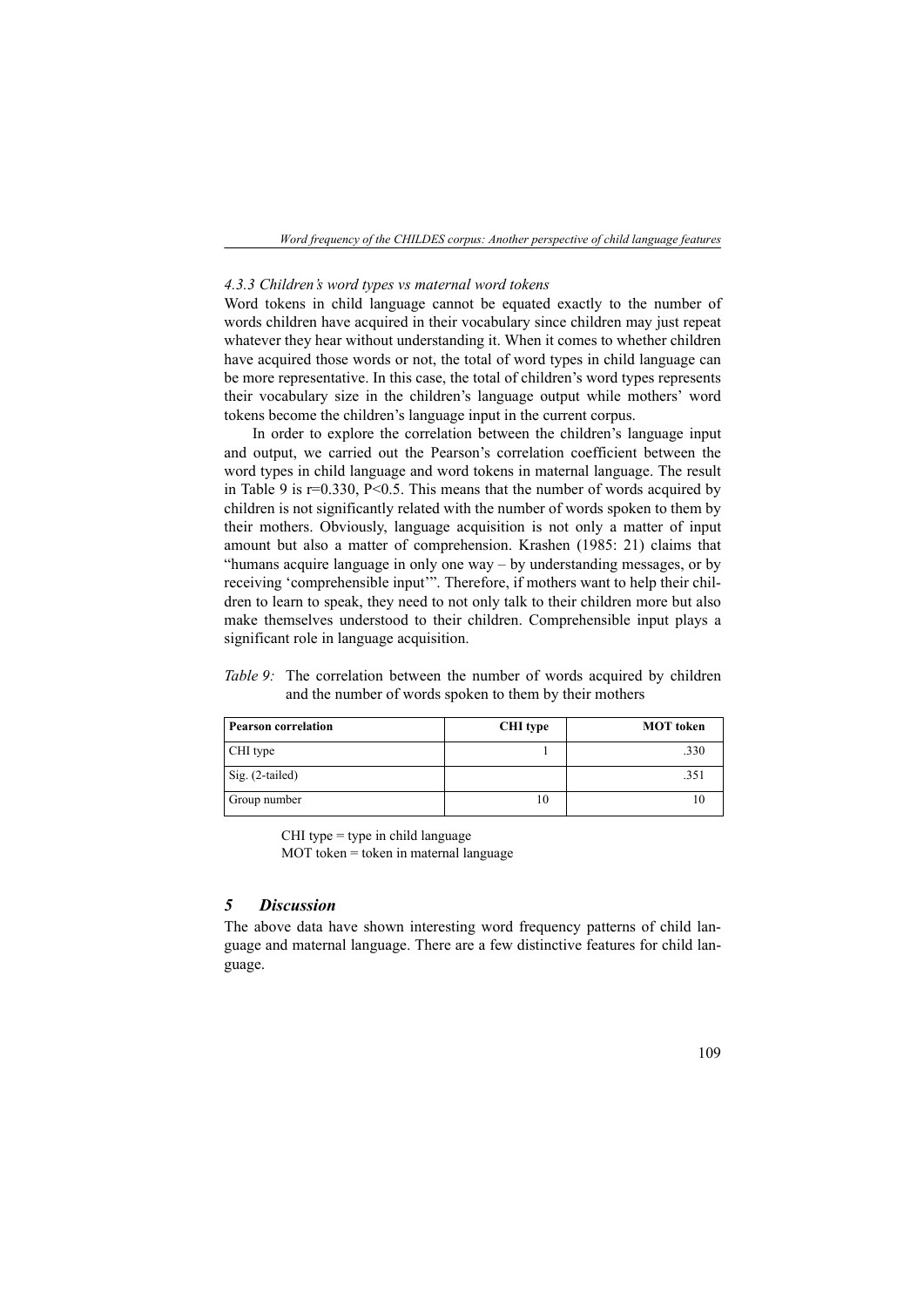#### *ICAME Journal No. 35*

First, due to imageability and concreteness, pronouns and nouns are used very frequently by mothers and children as displayed in Figure 1 and Figure 3 (or in the combined Figure 5). Children acquire more nouns than verbs in terms of types (see Figure 2), and they use more nouns and pronouns than verbs in terms of tokens (see Figure 1).

 If we look at the 20 nouns most frequently used by children (see Table 10), we find that most of them are concrete words which have immediate imageable referents near the children. For example, the word *mummy* is used most frequently by children and mothers since mummy is the main person who talks to the children. The synonyms of *mummy*, *mum* and *mama* are also among the ten most frequent nouns in child language. Words such as *car, train, door, house,* and *doll* could be the toys which were at their daily disposal.

Another interesting finding is that all the top 20 nouns are monosyllabic words which are easier for children to acquire, with the exception of *mummy*, *mama*, *baby* and *daddy* which are disyllabic and rank among the ten most frequently used nouns in child language. Word frequency thus plays a significant role in the children's word acquisition, as is evidenced by the number of words in the top 20 that are used by both mothers and their children, such as *car* and *baby* (see Table 10). This agrees with our previous finding in Table 6 which shows a significant correlation between word tokens in child language and those in maternal language.

Furthermore, pronouns such as *I, me* and *you* rank high in the word frequency list of child language. Obviously, the referents of these pronouns are easily found by the children. Therefore, with concrete and imageable referents, nouns and pronouns are spoken more frequently and learned faster than any other word class.

|                | <b>Children</b> |             | Mother    |             |
|----------------|-----------------|-------------|-----------|-------------|
| Rank           | Frequency       | <b>Noun</b> | Frequency | <b>Noun</b> |
| 1              | 4963            | mummy       | 5361      | mummy       |
| $\overline{2}$ | 3241            | car         | 3782      | bit         |
| 3              | 2577            | baby        | 2753      | car         |
| 4              | 1911            | train       | 2747      | baby        |

*Table 10:* Comparing the 20 nouns most frequently used by children and mothers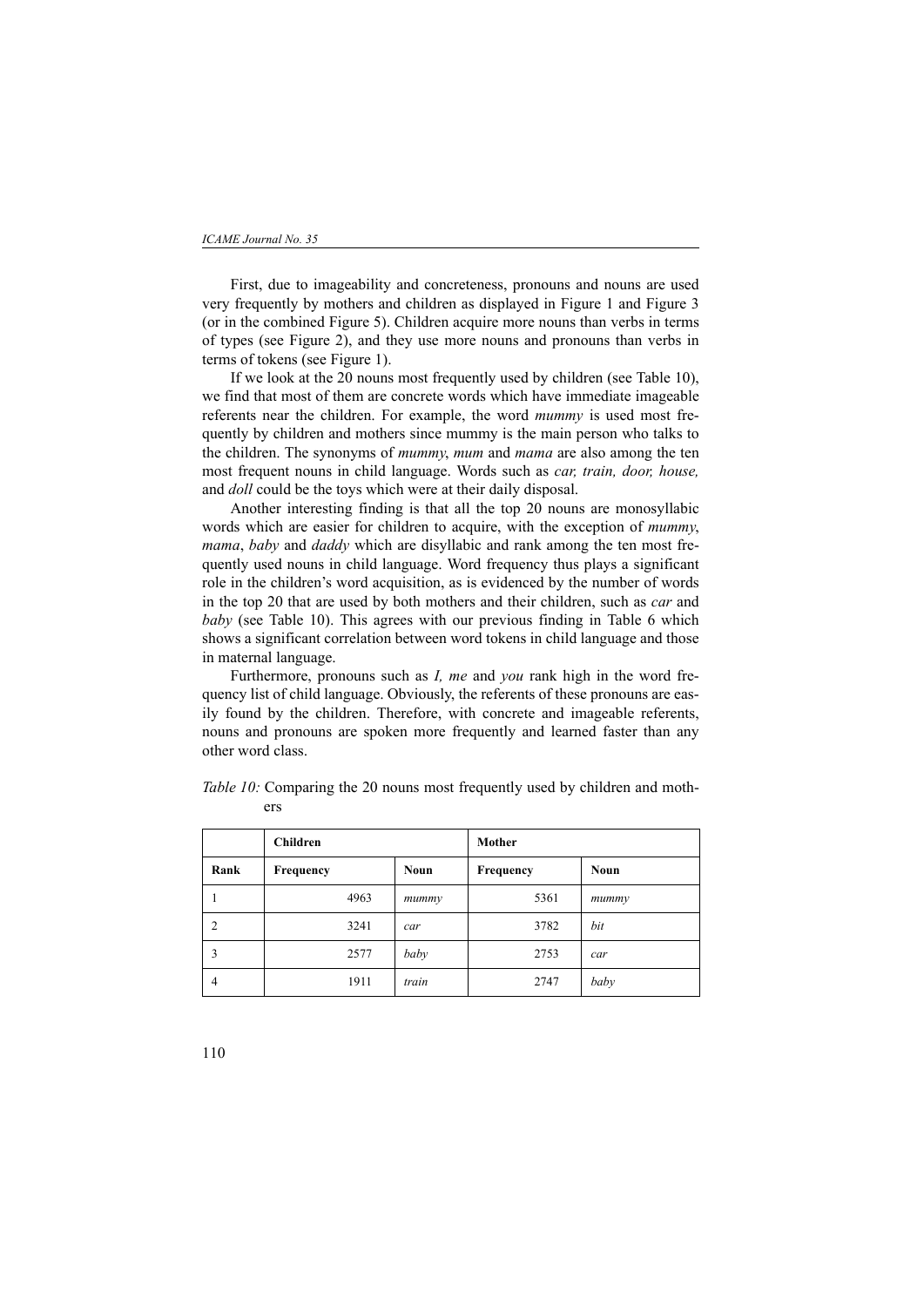| 5              | 1774 | daddy                             | 2471 | daddy                       |
|----------------|------|-----------------------------------|------|-----------------------------|
| 6              | 1243 | mum                               | 2059 | train                       |
| $\overline{7}$ | 1211 | man                               | 1880 | look                        |
| 8              | 1125 | doll                              | 1635 | way                         |
| 9              | 1106 | bit                               | 1611 | color                       |
| 10             | 975  | mama                              | 1487 | doll                        |
| 11             | 957  | horse                             | 1392 | thing                       |
| 12             | 891  | $\mathop{\mathcal{C}\mathit{OW}}$ | 1338 | box                         |
| 13             | 844  | $\operatorname{egg}$              | 1335 | man                         |
| 14             | 786  | bridge                            | 1247 | boy                         |
| 15             | 782  | house                             | 1213 | horse                       |
| 16             | 781  | way                               | 1206 | girl                        |
| 17             | 752  | truck                             | 1158 | book                        |
| 18             | 710  | cat                               | 1141 | cat                         |
| 19             | 707  | toy                               | 1110 | $\operatorname{egg}$        |
| 20             | 702  | dog                               | 1076 | $\ensuremath{\textit{dog}}$ |

*Word frequency of the CHILDES corpus: Another perspective of child language features*

Second, the verb is also of high frequency in the children's language. We find that verbs are closely related with the children's own sense of movement and their own desires. For example, among the 30 most frequent verbs, we find verbs associated with psychological desires such as *want, get, like, need, know* and *think*, and others associated with physical movements such as *go, come, put, sit, do, eat* and *play* (see Table 11)*.* Moreover, mothers tend to describe what babies are doing or express what they want their babies to do. That is why the children can understand and learn these words faster. It is interesting that all the top 30 verbs in the children's language are monosyllabic. By contrast, although mothers used *remember*, which has three syllables, many times, the children still failed to acquire it. Generally speaking, children tend to acquire monosyllabic verbs faster and use them more frequently than multi-syllable verbs.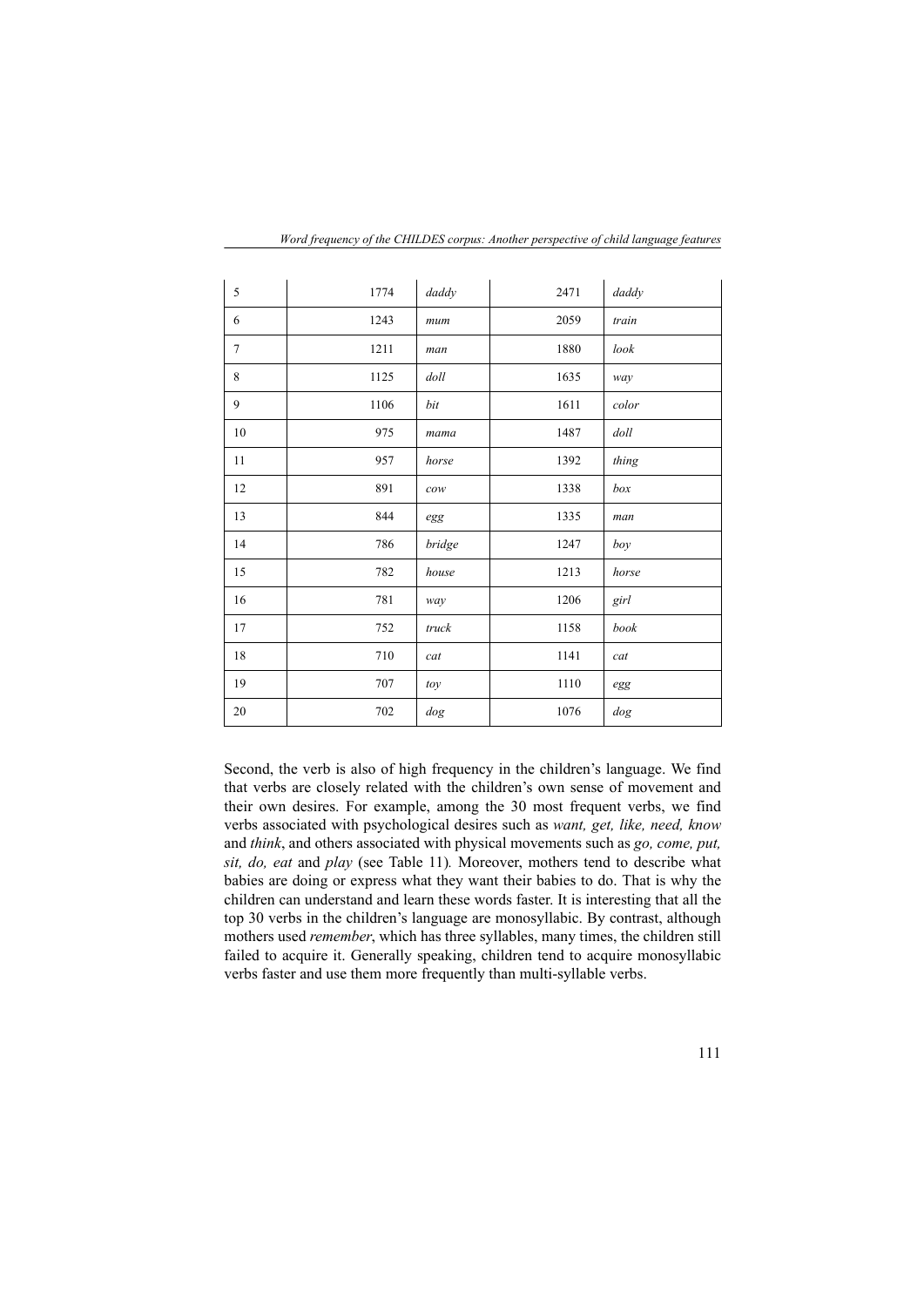|                         | <b>Children</b> |             | Mother    |             |
|-------------------------|-----------------|-------------|-----------|-------------|
| Rank                    | Frequency       | <b>Verb</b> | Frequency | <b>Verb</b> |
| $\mathbf{1}$            | 19737           | be          | 87018     | be          |
| $\sqrt{2}$              | 7091            | $g_{0}$     | 14517     | have        |
| $\overline{\mathbf{3}}$ | 6757            | want        | 10939     | go          |
| $\overline{4}$          | 6720            | get         | 9291      | get         |
| 5                       | 2958            | have        | 8542      | want        |
| 6                       | 2904            | put         | 8226      | put         |
| $\overline{7}$          | 2461            | $d$ o       | 8146      | think       |
| $\,8\,$                 | 1789            | come        | 7421      | $d$ o       |
| 9                       | 1520            | make        | 5992      | come        |
| 10                      | 1219            | like        | 5399      | see         |
| 11                      | 1160            | sit         | 4302      | know        |
| 12                      | 1148            | see         | 3740      | look        |
| 13                      | 982             | need        | 3706      | like        |
| 14                      | 979             | know        | 3293      | say         |
| $\overline{15}$         | 950             | find        | 3076      | let         |
| $\overline{16}$         | 911             | eat         | 2989      | make        |
| $17\,$                  | 834             | take        | 2194      | need        |
| 18                      | 762             | look        | 2165      | take        |
| 19                      | 711             | play        | 1936      | find        |
| 20                      | 675             | let         | 1786      | play        |
| 21                      | 573             | stick       | 1647      | sit         |
| $\overline{22}$         | 510             | fall        | 1620      | eat         |
| 23                      | 509             | think       | 1605      | tell        |
| 24                      | 481             | say         | 1375      | give        |
| 25                      | 444             | draw        | 1161      | will        |
| 26                      | 388             | open        | 1119      | remember    |

*Table 11:* Comparing the 30 verbs most frequently used by children and mothers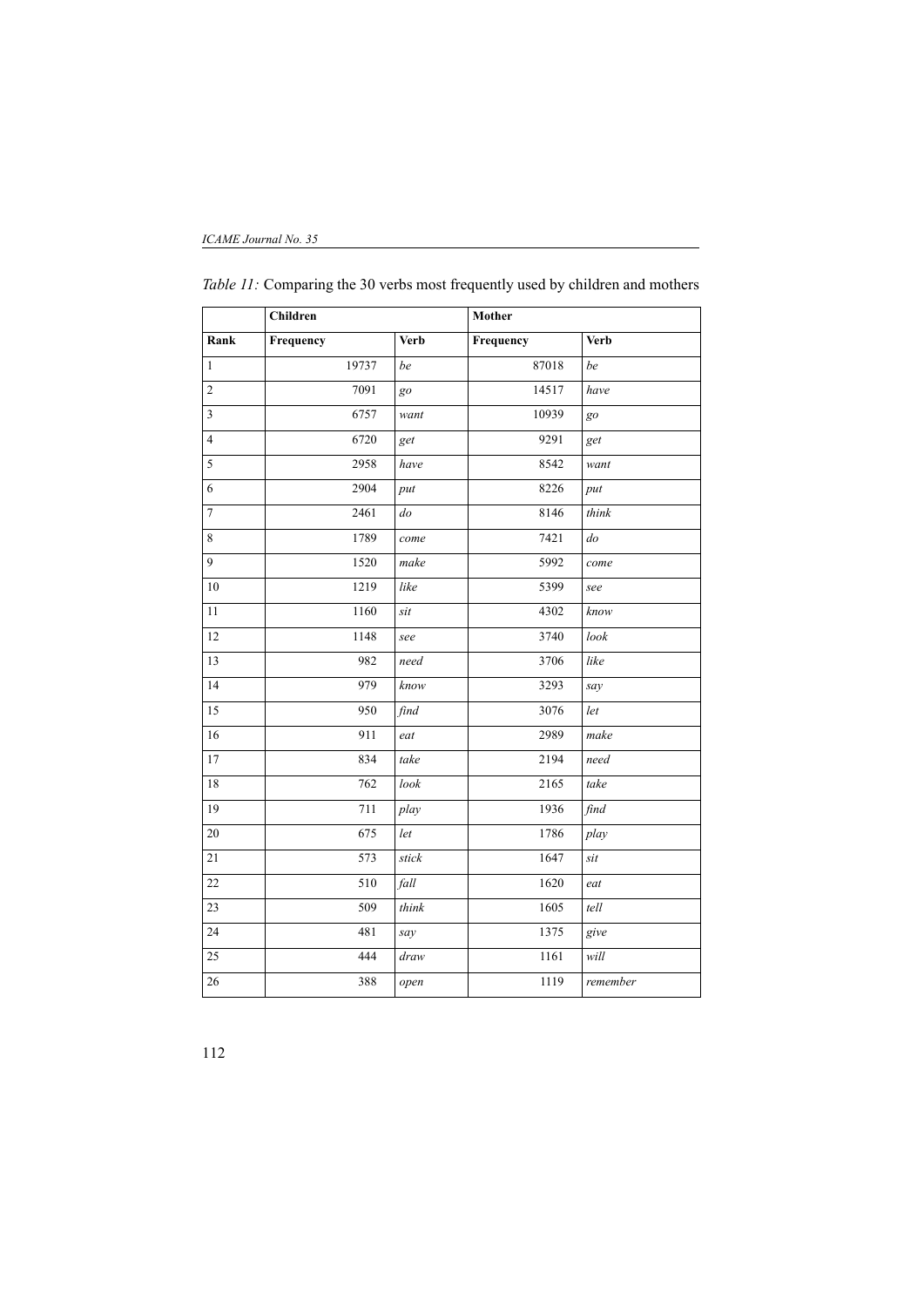| 27 | 372 | fix   | 789 | fall |
|----|-----|-------|-----|------|
| 28 | 348 | read  | 784 | draw |
| 29 | 341 | build | 772 | pull |
| 30 | 290 | buy   | 754 | keep |

Third, as shown in Figure 1 and Table 3, children tend to use far fewer adjectives, prepositions and conjunctions due to the low imageability of these words and children's mental development. The reason is that adjectives are more abstract and less imageable than nouns and pronouns, which have concrete referents. Prepositions involve spatial analysis of different objects, which requires more mental intelligence. Conjunctions require logical analysis of different syntactic elements, which is not easy for a two-year-old child.

Fourth, word tokens in children's language input vastly outnumber those in the children's language output, and a comprehensible input helps to build up children's vocabulary size. Mothers produce many more word tokens than their children (see Figure 5). Moreover, as demonstrated in Table 6, there is a correlation between word tokens spoken by children and those spoken by mothers to children, which indicates that the quantity of language input influences children's language output. In this case, in order to make children produce more language output, mothers have to talk to them more.

However, a large quantity of language input does not ensure successful language output. Table 9 shows that the number of words *acquired* by children is not significantly correlated with the number of words spoken to them by their mothers. Obviously, comprehensibility of the input is a factor. In other words, if we want children to really acquire words instead of just murmuring and repeating sounds, we have to make them understand what we are saying to them. By doing so, we can help children build up their vocabulary faster and talk more properly.

## *6 Conclusion*

By exploring the grammatical composition of child language in terms of word classes, our study shows that the frequency patterns for word classes in child language differ from those of maternal language. Children tend to use many more words with concrete and imageable referents such as nouns and pronouns than less concrete or imageable words such as adjectives, adverbs, prepositions, interjections and conjunctions. Nouns are the most frequently used word class in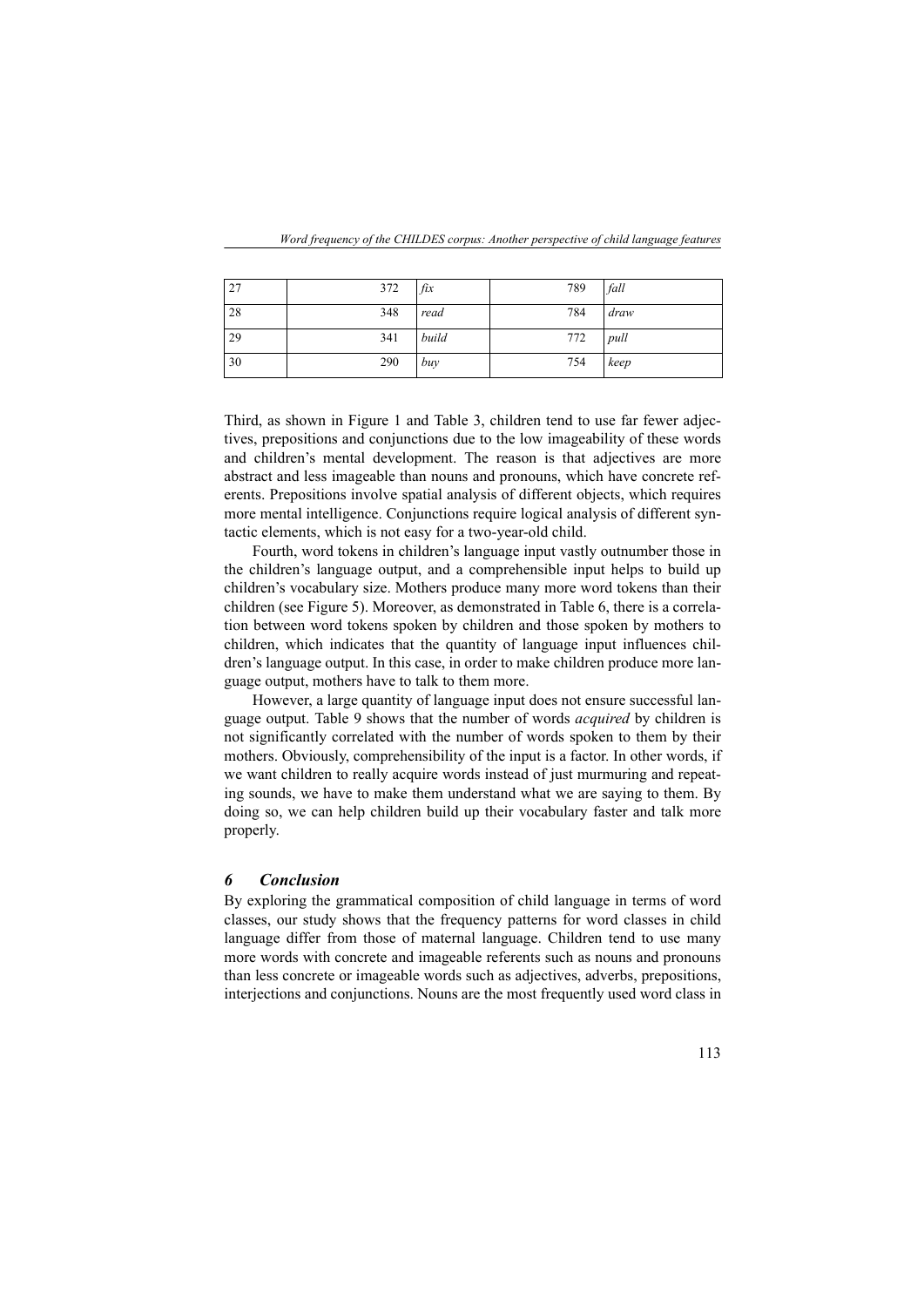child language. Moreover, children tend to acquire monosyllabic words more easily and use them much more frequently than multi-syllabic words except for those with extremely high frequency such as *mummy* and *daddy*. Furthermore, more input becomes a requisite for output in child language. Our study reveals a positive correlation between the token total of maternal language output and the token total of child language output, suggesting the important role of maternal language in children's language acquisition. Though maternal word frequency has a great impact on child word frequency, a principle of comprehensible input should be highlighted in adults' speech to children so that children can achieve larger vocabulary size and reproduce concrete concepts comprehensibly. This discovery in first language acquisition will hopefully help further studies in second or foreign language acquisition, learning and teaching.

#### *Acknowledgement*

The work reported in this article was supported in part by research grants received from City University of Hong Kong (Grant Nos 7008062, 7008002 and 7002387). The authors would like to acknowledge the assistance received from the members of the Dialogue Systems Group, in particular Ms Kara Warburton, for comments on an earlier draft.

### *Notes*

- 1. http://childes.psy.cmu.edu/data/Eng-UK/
- 2. http://childes.psy.cmu.edu/manuals/
- 3. http://childes.psy.cmu.edu/data/local.html
- 4. http://childes.psy.cmu.edu/data-xml/Eng-UK/
- 5. http://www.powergrep.com/
- 6. http://childes.psy.cmu.edu/manuals/chat.pdf

#### *References*

- Bates, Elizabeth, Virginia Marchman, Donna Thal, Larry Fenson, Philip Dale, J. Steven Reznick, Judy Reilly and Jeef Hartung. 1994. Developmental and stylistic variation in the composition of early vocabulary. *Journal of Child Language* 21: 85–123.
- Bird, Helen, Sue Franklin and David Howard. 2001. Age of acquisition and imageability ratings for a large set of words, including verbs and function words. *Behavior Research Methods, Instruments, & Computers* 33 (1): 73– 79.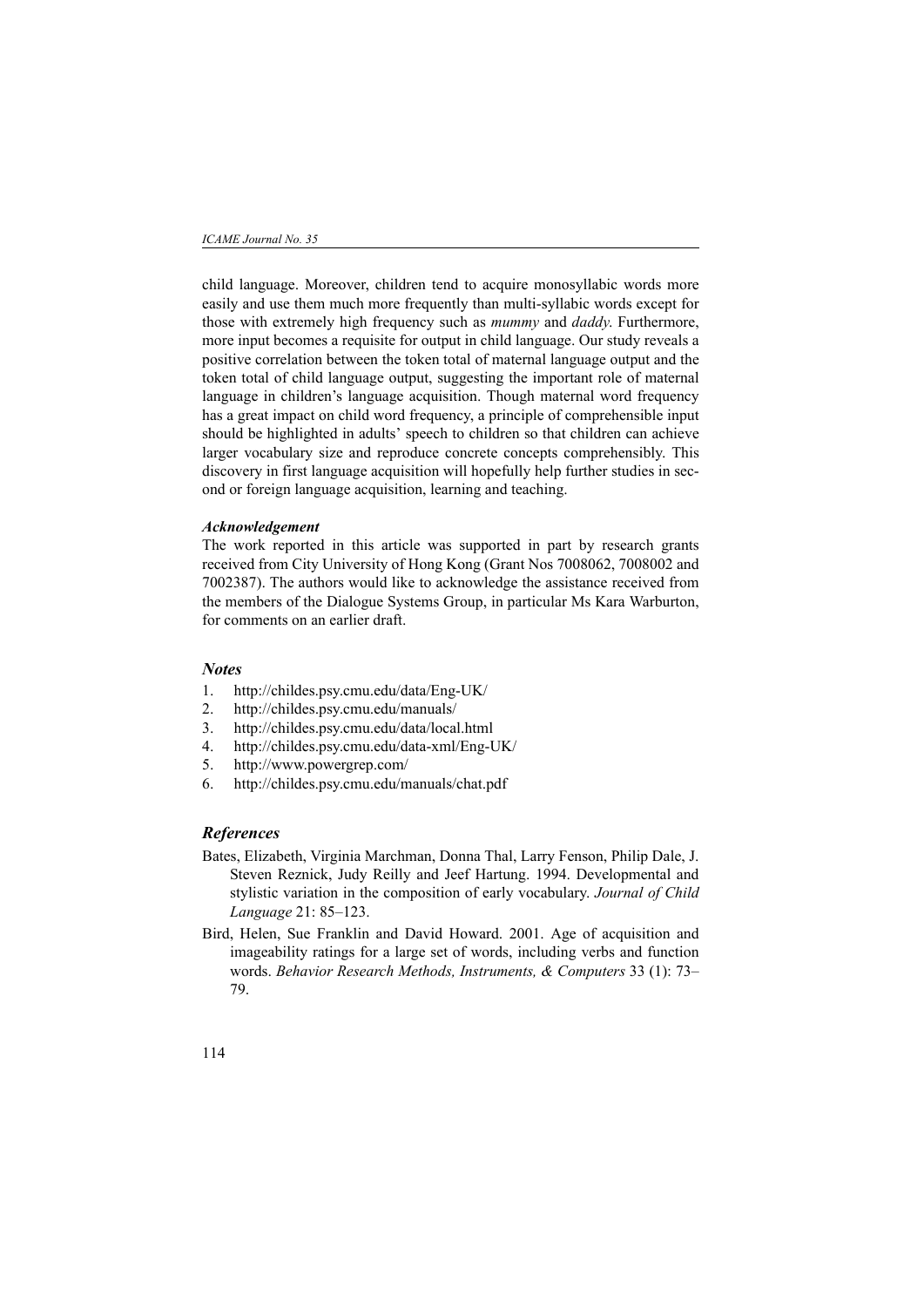- Brown, Roger. 1958. How shall a thing be called? *Psychological Review* 65: 14– 21*.*
- Carroll, David W. 1999. *Psychology of language*. Second edition. Pacific Grove, Calif.: Brooks/Cole.
- Caselli, Maria Cristina, Elizabeth Bates, Paola Casadio, Judi Fenson, Larry Fenson, Lisa Sanderl and Judy Weir. 1995. A cross-linguistic study of early lexical development. *Cognitive Development* 10: 159–199.
- Fenson, Larry, Philip S. Dale, J. Steven Reznick, Elizabeth Bates, Donna J. Thal and Stephen J. Pethick. 1994. Variability in early communicative development. *Monographs of the Society for Research in Child Development* 59(5) Serial No. 242.
- Foss, Donal J. 1969. Decision processes during sentence comprehension: Effects of lexical item difficulty and position upon decision times. *Journal of Verbal Learning and Verbal Behavior* 8 (4): 457–462.
- Genter, Dedre. 1982. Why nouns are learned before verbs: Linguistic relativity versus natural partitioning. In S.A. Kuczaj (ed*.). Language development.* Volume 2: *Language, thought and culture*, 301–334. Hillsdale, NJ: Lawrence Erlbaum.
- Goldfeld, Beverly A. 1993. Noun bias in maternal speech to one-year-olds. *Journal of Child Language* 20: 85–100.
- Jones, Gregory V. 1985. Deep dyslexia, imageability and ease of predication. *Brain & Language* 24: 1–19.
- Juhasz, Barbara J. 2005. Age-of-acquisition effects in word and picture identification. *Psychological Bulletin* 131 (5): 684–712.
- Krashen, Stephen D. 1985. *The input hypothesis: Issues and implications*. New York: Longman.
- MacWhinney, Brian. 2000. *The CHILDES project: Tools for analyzing talk*. Third edition. Mahwah, NJ: Lawrence Erlbaum Associates.
- MacWhinney, Brian. 2007. The TalkBank Project. In J. C. Beal, K. P. Corrigan and H. L. Moisl (eds.). *Creating and digitizing language corpora.* Volume 1: *Synchronic databases*, 163–180. Houndmills: Palgrave-Macmillan.
- Marinellie, Sally A. and Yen-Ling Chan. 2006. The effect of word frequency on noun and verb definitions: A developmental study. *Journal of Speech, Language, and Hearing Research* 49 (5): 1001–1021.
- Marinellie, Sally A. and Cynthia J. Johnson. 2003. Adjective definitions and the influence of word frequency. *Journal of Speech, Language, and Hearing Research* 46 (5): 1061–1076.